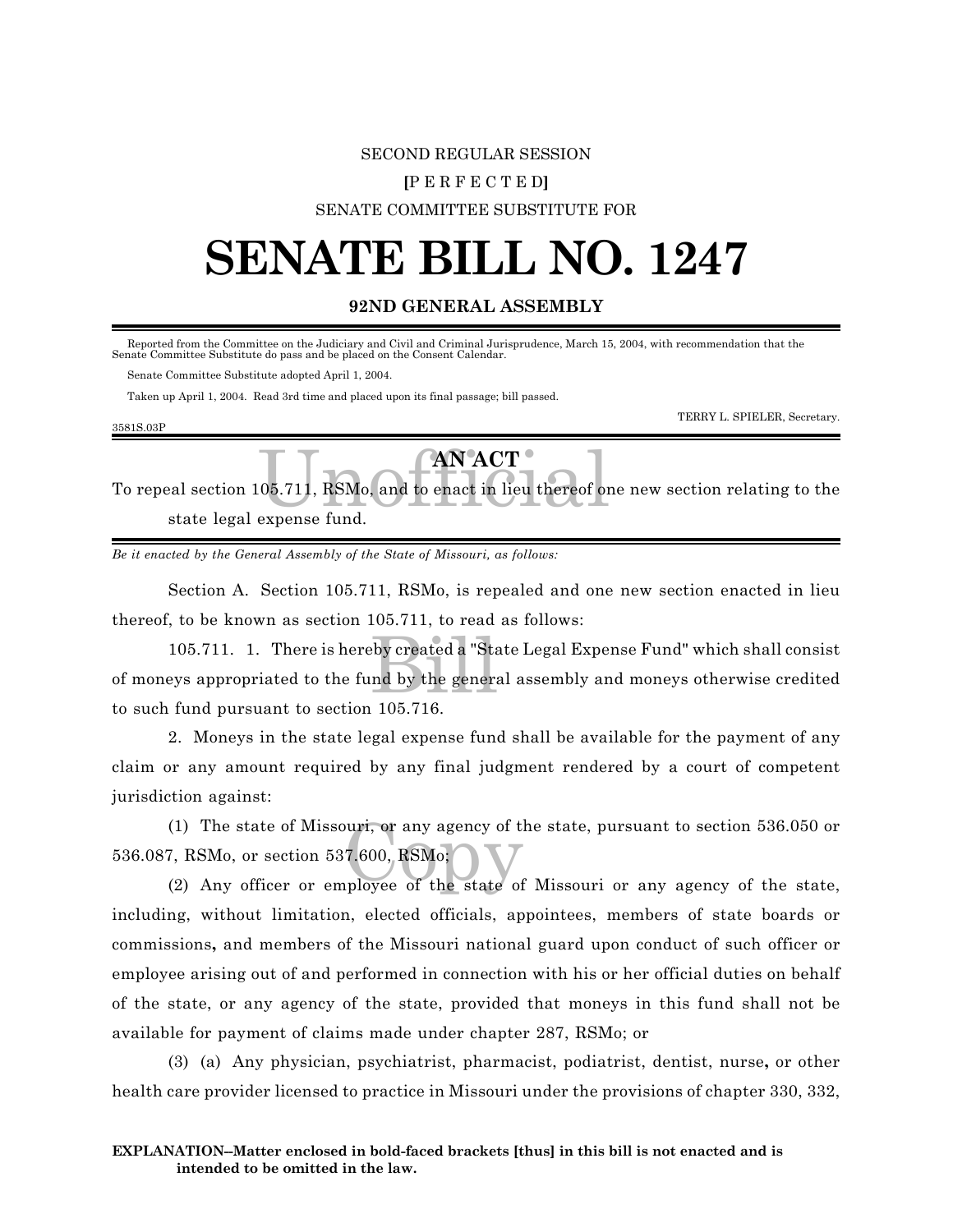334, 335, 336, 337 or 338, RSMo, who is employed by the state of Missouri or any agency of the state, under formal contract to conduct disability reviews on behalf of the department of elementary and secondary education or provide services to patients or inmates of state correctional facilities on a part-time basis;

(b) Any physician licensed to practice medicine in Missouri under the provisions of chapter 334, RSMo, and his professional corporation organized pursuant to chapter 356, RSMo, who is employed by or under contract with a city or county health department organized under chapter 192, RSMo, or chapter 205, RSMo, or a city health department operating under a city charter, or a combined city-county health department to provide services to patients for medical care caused by pregnancy, delivery**,** and child care, if such medical services are provided by the physician pursuant to the contract without compensation or the physician is paid from no other source than a governmental agency except for patient co-payments required by federal or state law or local ordinance;

ysician licensed to practice medicine in Miss<br>, who is employed by or under contract with a<br>nized under Section 315, 329, 330 or 340 of th endar agency of<br>nents required by<br>ment that arises (c) Any physician licensed to practice medicine in Missouri under the provisions of chapter 334, RSMo, who is employed by or under contract with a federally funded community health center organized under Section 315, 329, 330 or 340 of the Public Health Services Act (42 U.S.C. 216, 254c) to provide services to patients for medical care caused by pregnancy, delivery**,** and child care, if such medical services are provided by the physician pursuant to the contract or employment agreement without compensation or the physician is paid from no other source than a governmental agency or such a federally funded community health center except for patient co-payments required by federal or state law or local ordinance. In the case of any claim or judgment that arises under this paragraph, the aggregate of payments from the state legal expense fund shall be limited to a maximum of one million dollars for all claims arising out of and judgments based upon the same act or acts alleged in a single cause against any such physician, and shall not exceed one million dollars for any one claimant;

rse, physician assistant<br>er 332, RSMo, chapter<br>ursing treatment withi (d) Any physician, nurse, physician assistant, dental hygienist, or dentist licensed or registered pursuant to chapter 332, RSMo, chapter 334, RSMo, or chapter 335, RSMo, who provides medical, dental**,** or nursing treatment within the scope of his license or registration at a city or county health department organized under chapter 192, RSMo, or chapter 205, RSMo, a city health department operating under a city charter, or a combined city-county health department, or a nonprofit community health center qualified as exempt from federal taxation under Section 501(c)(3) of the Internal Revenue Code of 1986, as amended, if such treatment is restricted to primary care and preventive health services, provided that such treatment shall not include the performance of an abortion, and if such medical, dental**,** or nursing services are provided by the physician, dentist, physician assistant, dental hygienist**,** or nurse without compensation. In the case of any claim or judgment that arises under this paragraph, the aggregate of payments from the state legal expense fund shall be limited to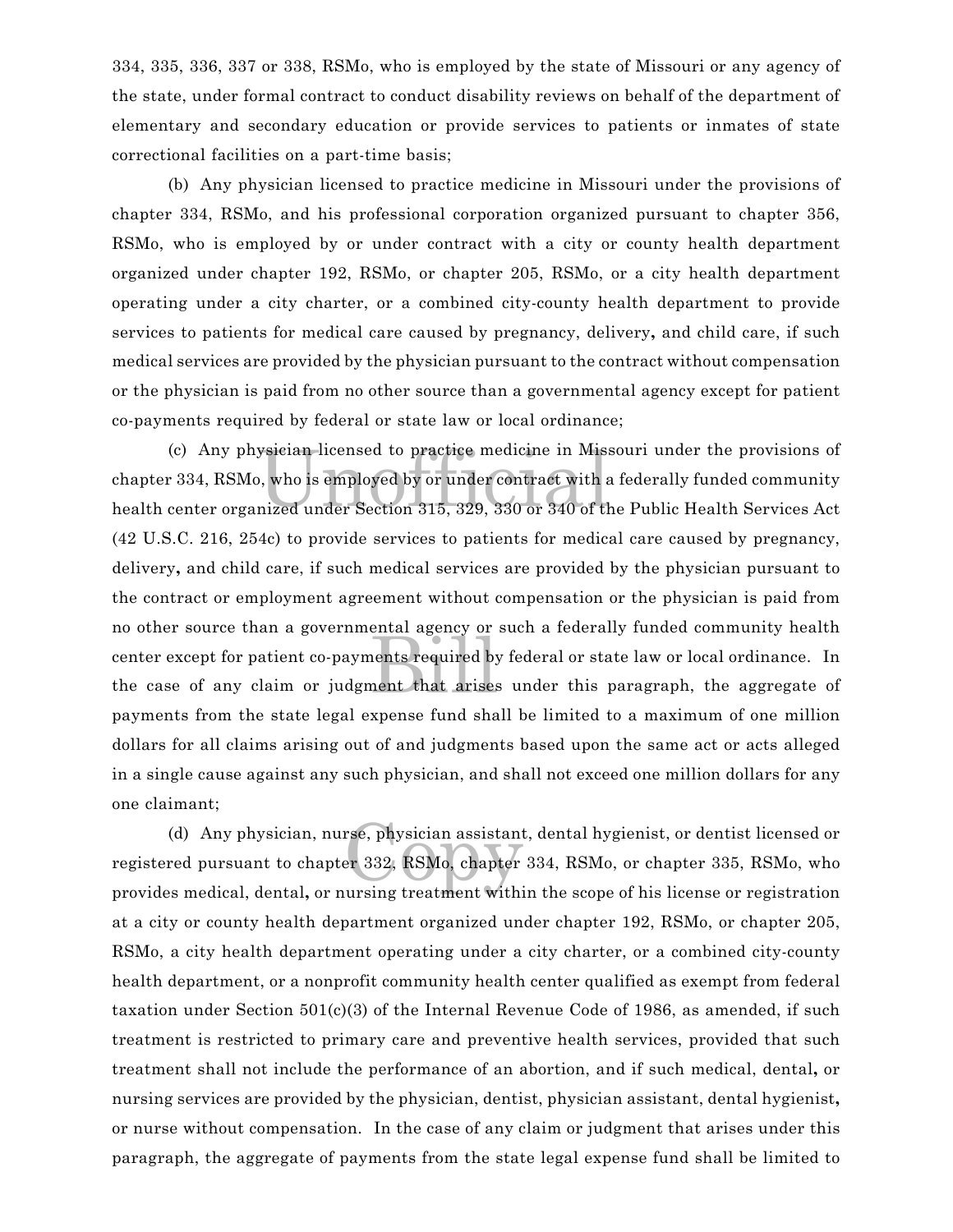a maximum of five hundred thousand dollars, for all claims arising out of and judgments based upon the same act or acts alleged in a single cause and shall not exceed five hundred thousand dollars for any one claimant, and insurance policies purchased pursuant to the provisions of section 105.721 shall be limited to five hundred thousand dollars; or

ents from the state legal expense fund shall<br>sand dollars, for all claims arising out of an<br>leged in a single cause and shall not exceed f (e) Any physician, nurse, physician assistant, dental hygienist, or dentist licensed or registered to practice medicine, nursing**,** or dentistry or to act as a physician assistant or dental hygienist in Missouri under the provisions of chapter 332, RSMo, chapter 334, RSMo, or chapter 335, RSMo, who provides medical, nursing**,** or dental treatment within the scope of his license or registration to students of a school whether a public, private**,** or parochial elementary or secondary school, if such physician's treatment is restricted to primary care and preventive health services and if such medical, dental**,** or nursing services are provided by the physician, dentist, physician assistant, dental hygienist, or nurse without compensation. In the case of any claim or judgment that arises under this paragraph, the aggregate of payments from the state legal expense fund shall be limited to a maximum of five hundred thousand dollars, for all claims arising out of and judgments based upon the same act or acts alleged in a single cause and shall not exceed five hundred thousand dollars for any one claimant, and insurance policies purchased pursuant to the provisions of section 105.721 shall be limited to five hundred thousand dollars; or

(4) Staff employed by the juvenile division of any judicial circuit**; or**

nonprofit com e aggregate of payr<br>naximum of five hun<br>nts based upon the **(5) Any attorney licensed to practice law in the state of Missouri who practices law at or through a nonprofit community social services center qualified as exempt from federal taxation under Section 501(c)(3) of the Internal Revenue Code of 1986, as amended, or through a legal clinic operated by or through any public or private school of law located in Missouri or through any agency of any federal, state, or local government, if such legal practice is provided by the attorney without compensation. In the case of any claim or judgment that arises under this subdivision, the aggregate of payments from the state legal expense fund shall be limited to a maximum of five hundred thousand dollars for all claims arising out of and judgments based upon the same act or acts alleged in a single cause and shall not exceed five hundred thousand dollars for any one claimant, and insurance policies purchased pursuant to the provisions of section 105.721 shall be limited to five hundred thousand dollars.**

3. The department of health and senior services shall promulgate rules regarding contract procedures and the documentation of care provided under paragraphs (b), (c), (d), and (e) of subdivision (3) of subsection 2 of this section. The limitation on payments from the state legal expense fund or any policy of insurance procured pursuant to the provisions of section 105.721, provided in subsection **[**5**] 6** of this section, shall not apply to any claim or judgment arising under paragraph (a), (b), (c), (d), or (e) of subdivision (3) of subsection 2 of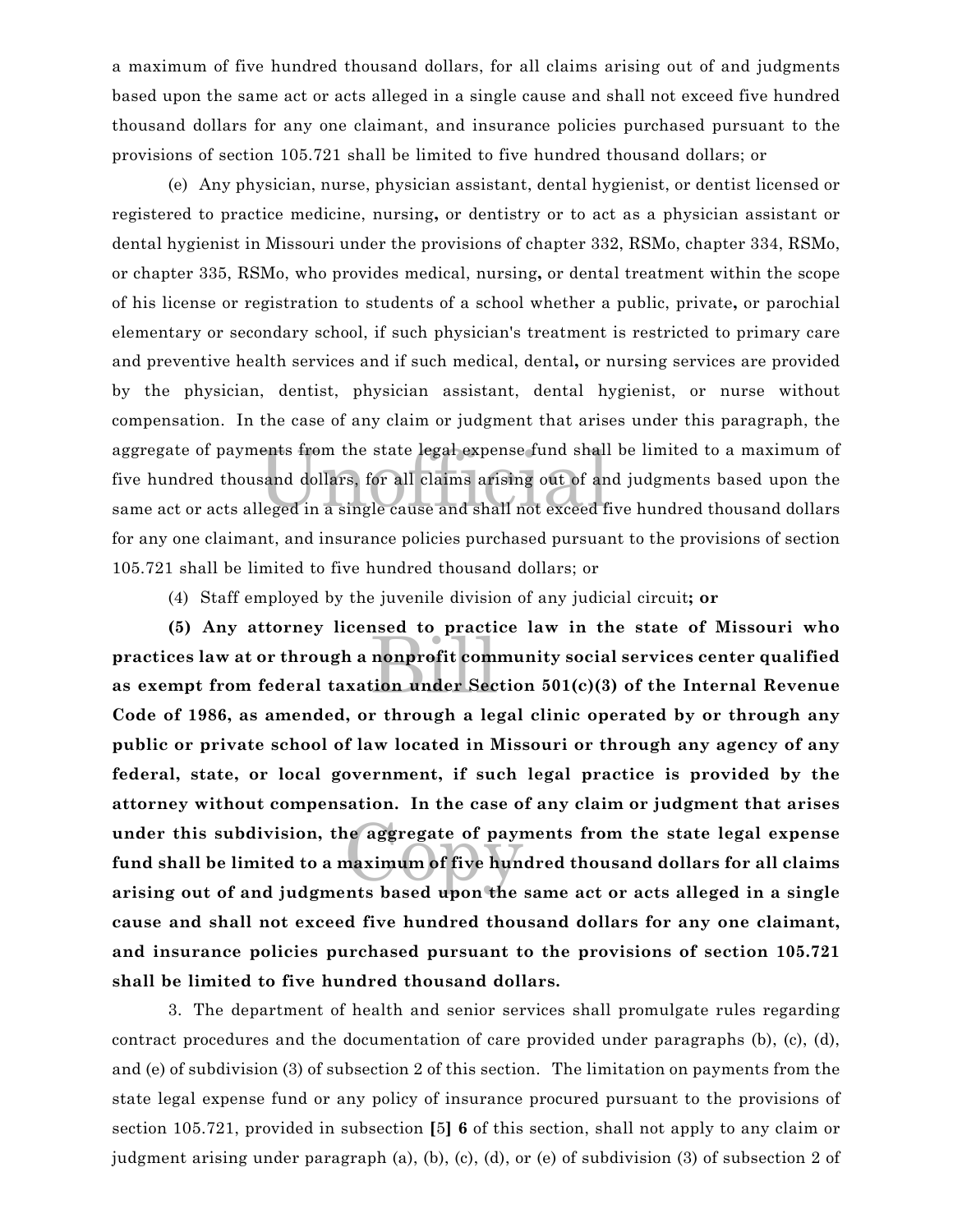paragraphs. Even if paragraph (a), (b), (c), (d), or (e) of subdivision (3) of subsection 2 of this<br>section is repealed or modified, the state legal expense fund shall be available for damages<br>which occur while the pertine this section. Any claim or judgment arising under paragraph (a), (b), (c), (d), or (e) of subdivision (3) of subsection 2 of this section shall be paid by the state legal expense fund or any policy of insurance procured pursuant to section 105.721, to the extent damages are allowed under sections 538.205 to 538.235, RSMo. Liability or malpractice insurance obtained and maintained in force by any physician, dentist, physician assistant, dental hygienist, or nurse for coverage concerning his or her private practice and assets shall not be considered available under subsection **[**5**] 6** of this section to pay that portion of a judgment or claim for which the state legal expense fund is liable under paragraph (a), (b), (c), (d), or (e) of subdivision (3) of subsection 2 of this section. However, a physician, nurse, dentist, physician assistant, or dental hygienist may purchase liability or malpractice insurance for coverage of liability claims or judgments based upon care rendered under paragraphs (c), (d), and (e) of subdivision (3) of subsection 2 of this section which exceed the amount of liability coverage provided by the state legal expense fund under those paragraphs. Even if paragraph (a), (b), (c), (d), or (e) of subdivision (3) of subsection 2 of this section is repealed or modified, the state legal expense fund shall be available for damages subsection 2 of this section is in effect.

on. The Hime<br>of insurance pr<br>his section sha not be considered a<br>of a judgment or cla 4. **The attorney general shall promulgate rules regarding contract procedures and the documentation of legal practice provided under subdivision (5) of subsection 2 of this section. The limitation on payments from the state legal expense fund or any policy of insurance procured pursuant to section 105.721 as provided in subsection 6 of this section shall not apply to any claim or judgment arising under subdivision (5) of subsection 2 of this section. Any claim or judgment arising under subdivision (5) of subsection 2 of this section shall be paid by the state legal expense fund or any policy of insurance procured pursuant to section 105.721. Liability or malpractice insurance otherwise obtained and maintained in force shall not be considered available under subsection 6 of this section to pay that portion of a judgment or claim for which the state legal expense fund is liable under subdivision (5) of subsection 2 of this section. However, an attorney may obtain liability or malpractice insurance for coverage of liability claims or judgments based upon legal practice rendered under subdivision (5) of subsection 2 of this section that exceed the amount of liability coverage provided by the state legal expense fund under subdivision (5) of subsection 2 of this section. Even if subdivision (5) of subsection 2 of this section is repealed or amended, the state legal expense fund shall be available for damages that occur while the pertinent subdivision (5) of subsection 2 of this section is in effect.**

**5.** All payments shall be made from the state legal expense fund by the commissioner of administration with the approval of the attorney general. Payment from the state legal